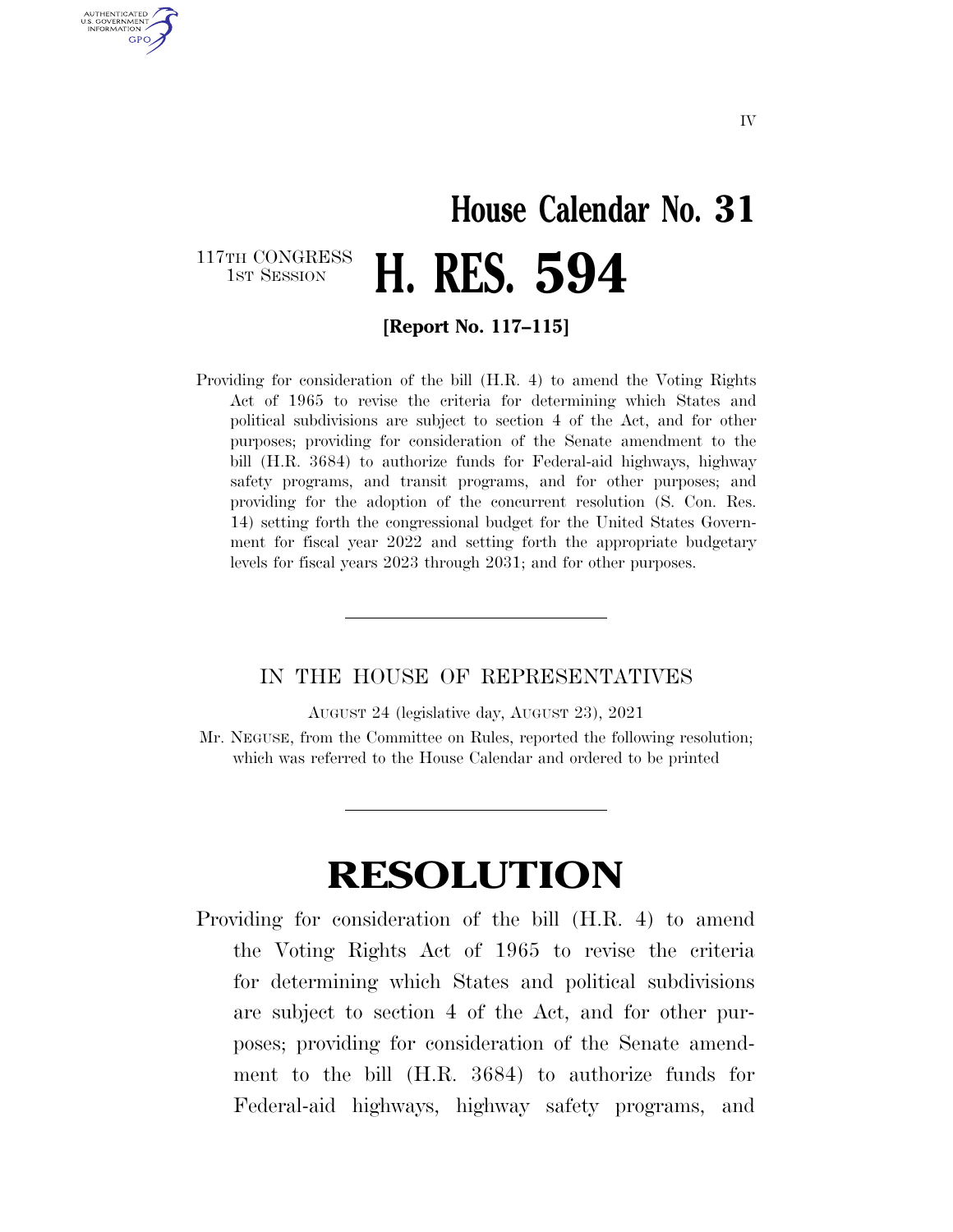transit programs, and for other purposes; and providing for the adoption of the concurrent resolution (S. Con. Res. 14) setting forth the congressional budget for the United States Government for fiscal year 2022 and setting forth the appropriate budgetary levels for fiscal years 2023 through 2031; and for other purposes.

 *Resolved,* That upon adoption of this resolution it shall be in order to consider in the House the bill (H.R. 4) to amend the Voting Rights Act of 1965 to revise the criteria for determining which States and political subdivi- sions are subject to section 4 of the Act, and for other purposes. All points of order against consideration of the bill are waived. The amendment printed in the report of the Committee on Rules accompanying this resolution shall be considered as adopted. The bill, as amended, shall be considered as read. All points of order against provi- sions in the bill, as amended, are waived. The previous question shall be considered as ordered on the bill, as amended, and on any further amendment thereto, to final passage without intervening motion except: (1) one hour of debate equally divided and controlled by the chair and ranking minority member of the Committee on the Judici- ary or their respective designees; and (2) one motion to recommit.

 SEC. 2. The chair of the Committee on the Judiciary may insert in the Congressional Record not later than Au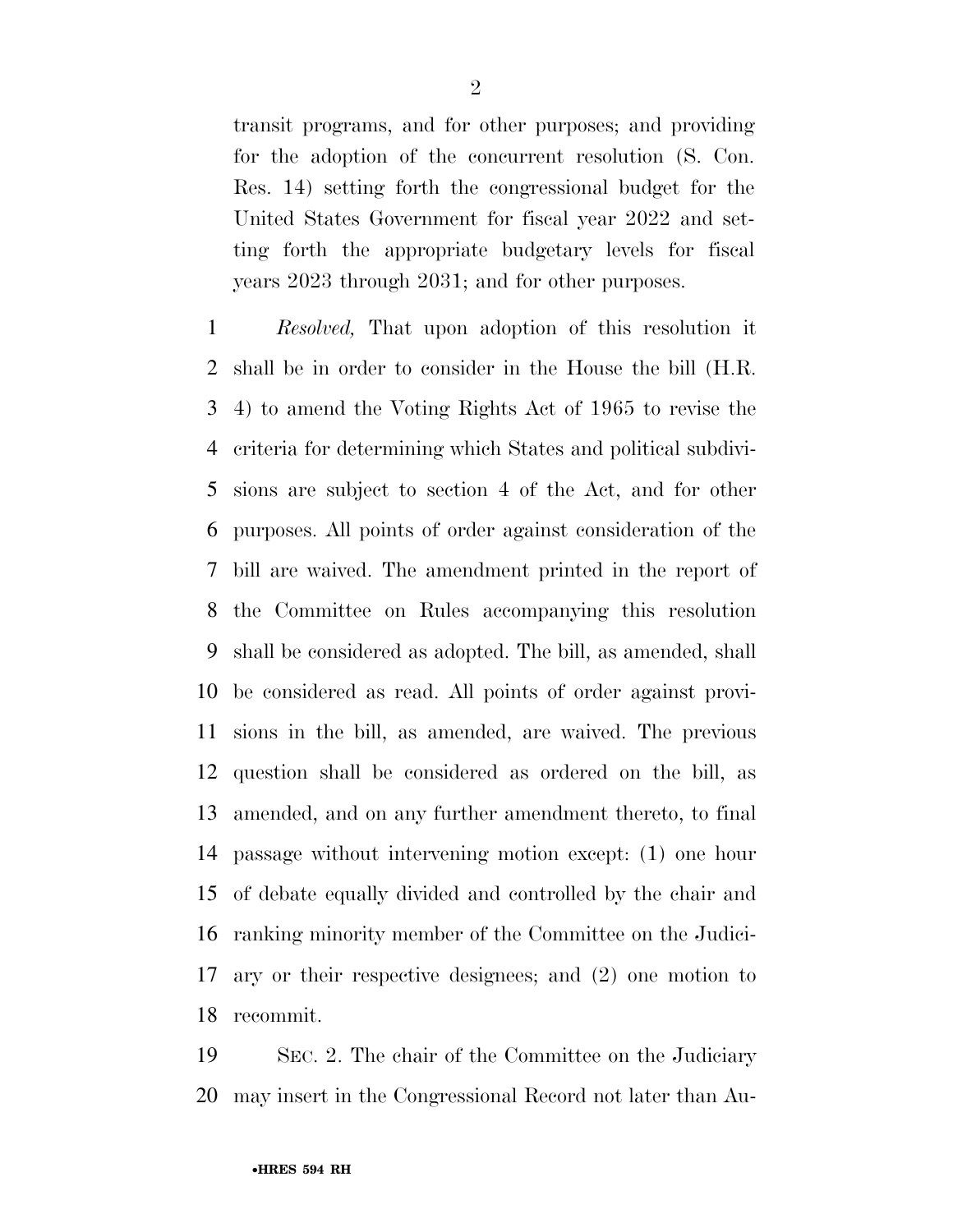gust 24, 2021, such material as he may deem explanatory of H.R. 4.

 SEC. 3. Upon adoption of this resolution it shall be in order to take from the Speaker's table the bill (H.R. 3684) to authorize funds for Federal-aid highways, high- way safety programs, and transit programs, and for other purposes, with the Senate amendment thereto, and to con- sider in the House, without intervention of any point of order, a motion offered by the chair of the Committee on Transportation and Infrastructure or his designee that the House concur in the Senate amendment. The Senate amendment and the motion shall be considered as read. The motion shall be debatable for one hour equally divided and controlled by the chair and ranking minority member of the Committee on Transportation and Infrastructure or their respective designees. The previous question shall be considered as ordered on the motion to its adoption without intervening motion.

 SEC. 4. Senate Concurrent Resolution 14 is hereby adopted.

 SEC. 5. Rule XXVIII shall not apply with respect to the adoption by the House of a concurrent resolution on the budget for fiscal year 2022.